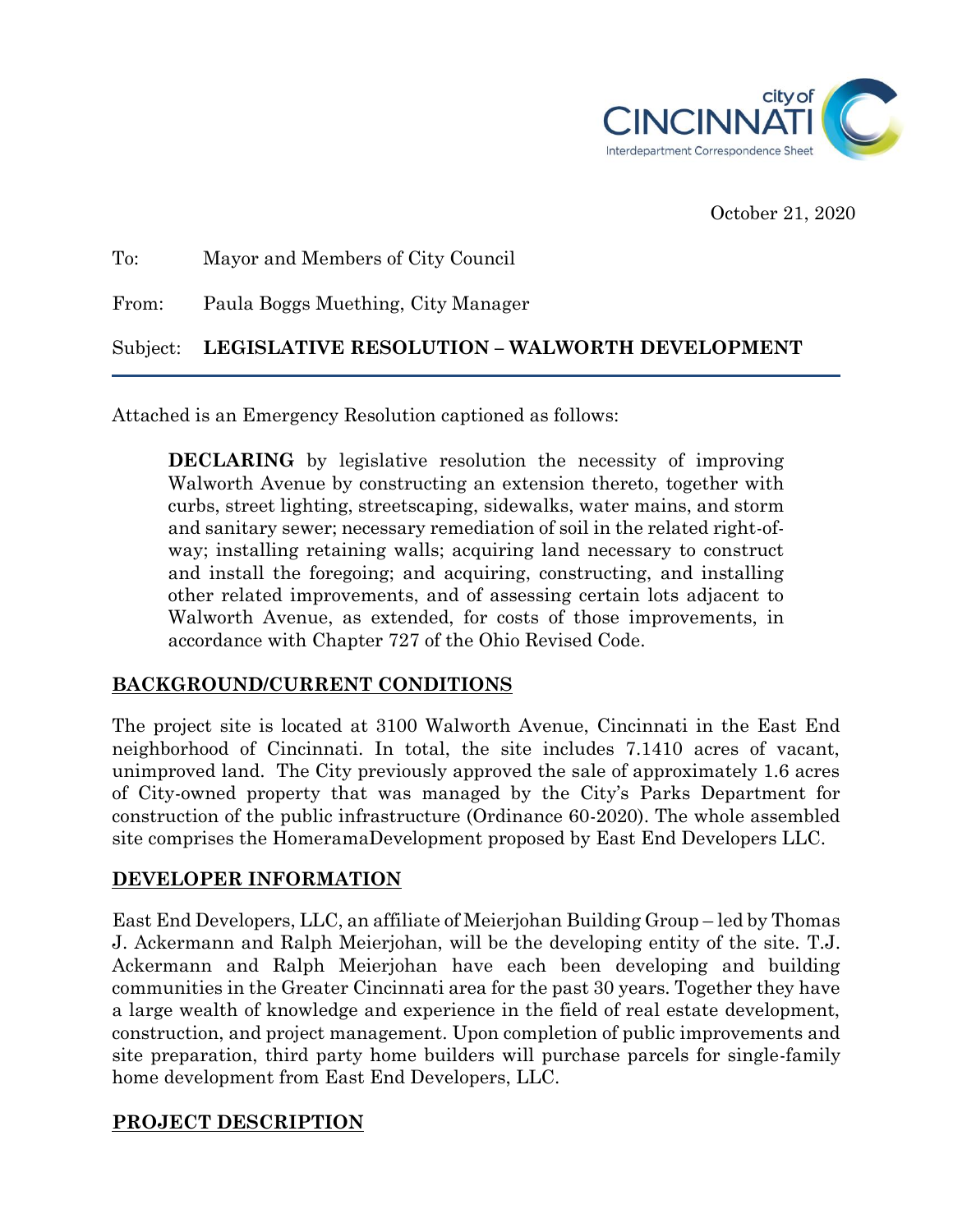Legislative Resolution of Necessity *Walworth Junction-East End Development, LLC* Page **2** of 3

Developer will remediate a contaminated brownfield site at 3101 Walworth Avenue in the East End neighborhood and prepare the site for the construction of 39 single family homes. This is the site of Homerama @ Walworth Junction in partnership with the Greater Cincinnati Home Builders Association. Developer will cause construction of the 39 single family homes; each home will consist of approximately 3,000 square feet of living space and range in sales price from \$800,000 to \$1,600,000. In addition, the Developer will be seeking LEED Neighborhood Development – a first in the City of Cincinnati – requiring all homes built in the subdivision to meet LEED Gold standards.

Developer will also construct several public infrastructure improvements. This includes sidewalks, extension of the Walworth Avenue Street, stormwater, sewer, public signage, remediation of certain environmental conditions and other related improvements to the Walworth Junction housing sub-division.

#### **SPECIAL ASSESSMENT**

This Resolution is being submitted in response to a petition received from owners comprising 38 lots within the Homerama site to assess the costs of the public infrastructure against the lots. The assessment will assess an estimated \$3,740,848.70 of eligible public infrastructure costs and associated financing costs over a 15-year period. The estimated per lot assessment is \$10,000 per year per lot.

Upon approval of this Resolution, subsequent legislation will be submitted to City Council for consideration after the two-week notice period required under the Ohio Revised Code for the Legislative Resolution. This additional legislation will include public infrastructure financing legislation for both the Special Assessment and Project TIF in cooperation with the Port Authority.

#### **RECOMMENDATION**

The Administration recommends approval of this Emergency Resolution. The reason for the emergency clause is the immediate need to transfer the city owned land in order to facilitate the completion of the project and construction of all of the homes at the earliest possible time.

Attachment: A.Property location and Proposed Site Plan

Copy: Markiea L. Carter, Interim Director, Department of Community & Economic Development MLC